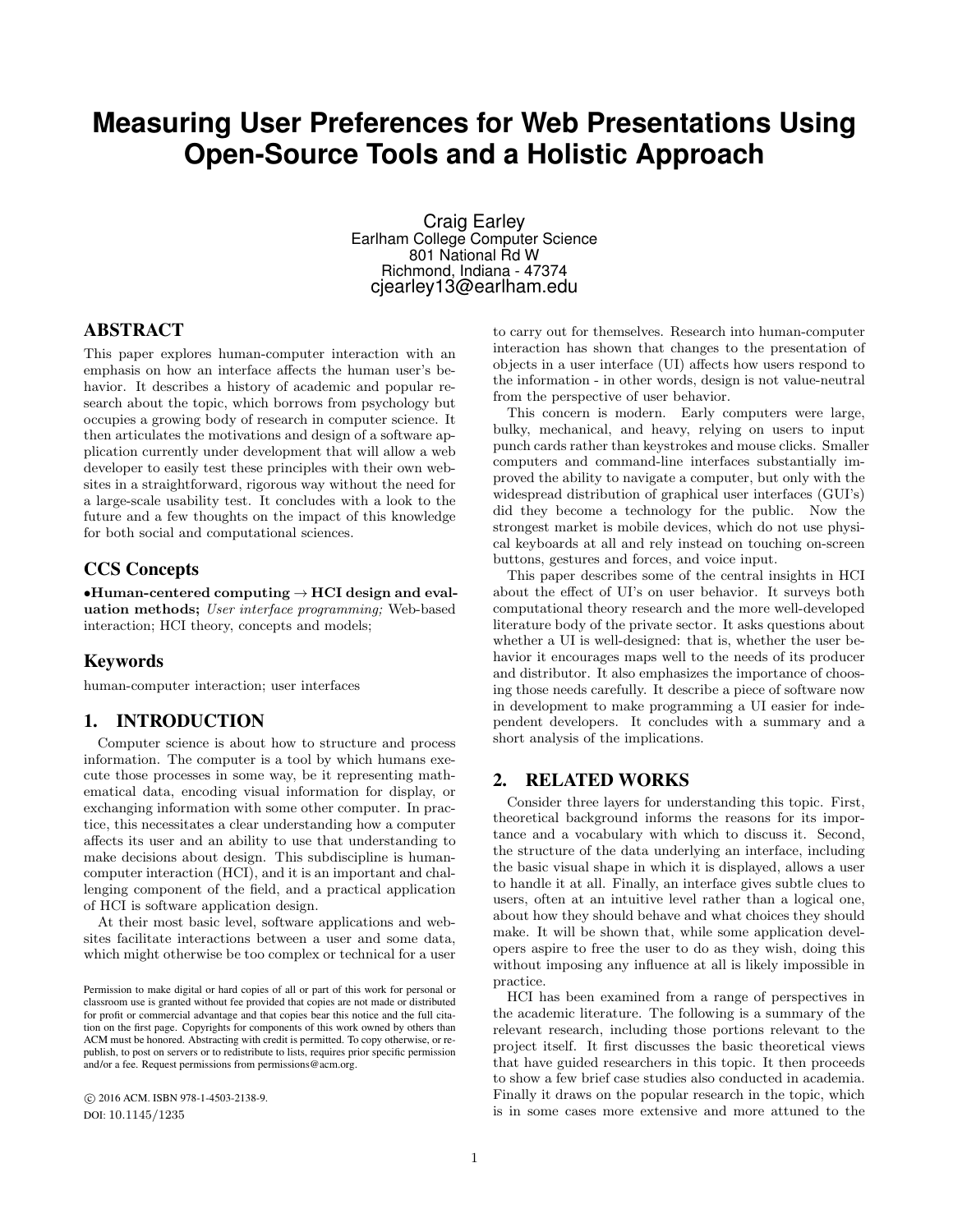

Figure 1: The basic structure of this paper and a way to consider how an application relates to a user.

most modern technology given its commercial applications.

Before continuing, a brief aside is necessary about the discipline of HCI. It is a field that, at the most fundamental level, emphasizes communication. Haynes et al., for example, conducted a series of interviews with HCI design researchers about how design facilitates understanding. They described several established and emerging social theories that affect HCI. Of particular concern in this context is their description of the established, fundamental frames of reference cited by their interviewees with regard to what an explanation is. Most important are causality, instrumentality, and prediction, all of which are relevant to considering user responses within a given interface.[4]

Note that few of these papers carefully investigate specific cases of UI's outside of an academic context, where much of the work is done. Therefore a more thorough discussion of these is the subject of the subsequent section.

# 2.1 Theory: Nudges and Behavioral Change Support Systems

In the last decade, some psychologists and social scientists have developed the notion of a "nudge" in the design of a system. The most popular example came from Richard Thaler and Cass Sunstein in their book of the same name. A nudge is any change to the design or layout of a system or its environment that changes the behavior of an individual but does not reduce the number of options available to them in that system.[11] Liu et al.'s examination of behavioral change is an example in computer science. They found that, when experiencing a visual warning nudge, users were less likely to click through a link and more likely to employ a "dismiss" feature than when no warning was activated.[7]

Oinas-Kukkonen produced a theoretical framework about how interfaces on a variety of platforms change behavior, with an explicit emphasis on the human's side of the interaction. This research in particular draws on his heuristic series of specific changes an interface may want to produce, and emphasized that this is a cross-platform phenomenon.[9]

Oinas-Kukkonen's paper is worth elaborating in slightly greater length than other sources, as it is among the most detailed academic descriptions of these questions. He defines the notion of a "behavioral change support system (BCCS)" as "[an] information system designed to form, alter, or reinforce attitudes or behaviors or both without using coercion or deception." Note that the definition is not limited to a particular platform or even to computer systems themselves, though this the context he explores.[9]

He specifies three types of changes: changes in attitude, in behavior, or in compliance. Which of these a system is meant to solicit is the "intent" of the system. He notes that

the context of the event matters as well, and that designing such a system inevitably requires a strategy that takes into account the computational and social contexts of a potential user. Over time using the system, a user's attitude may also be subject to "reinforcement, alteration or formation."[9]

In his summary, he emphasizes perhaps the most important point of research in this topic: those designing these systems, for whatever platform, are exercising control over their users whether they intend to or not. This is not a harmful process; as Oinas-Kukkonen himself describes, it is inevitable and can produce desirable outcomes for both the designer and the user.[9]

Thus a piece of software has, as one of its functions, behavioral change. Different changes may be part of the design considerations of that software, and they may affect attitude as well as action. This is not a pitfall to be avoided, but a reality to be recognized and considered in the design and construction of a given program.

## 2.2 Information Architecture and Applications

The first layer up from theory is the structure of the information an application handles. Here information architecture can be understood as both the content and purpose of the data on the backend of a given application. Several researchers have considered these topics in depth. One of these relates to the structure of the information presented to the user: how much should be presented and what form it should take given the needs and constraints of the project.

Because space on a screen is fixed within a given platform, it is necessary to control the factors presented to the user. Cockburn and Gutwin consider cases in which input is constrained - that is, it is not through mouse clicks and typing, where options are virtually limitless and interfaces may be designed as such, but through one factor such as touch in a mobile application. They find that there is a measurable difference between novice and expert navigation within an interface, and - crucially - that different interfaces cause people to respond differently ("intra-interface" and "interinterface" differences, as it were). Their experiments examine three different interface types to ensure generality. They considered a simple scrolling list, a binary search list, and a binary search grid in which items in the list are placed in boxes in a grid (visually, the first two are one-dimensional, the last is two-dimensional). For each they predicted the time a user would take to complete a given task through them. They made two broad theoretical conclusions:

- Different interface types produce different user behaviors.
- Novices and experts navigate an interface differently.

Thus their model is a useful analytical tool for the structure of information.[3]

Architecture must be an important consideration when designing for both computers and users. A properly-designed data structure provides functionality for a software application that can facilitate some kind of user interaction. When placed in an interface that is accessible, the right information architecture enables users to complete tasks more effectively and quickly. However, the proper architecture is a minimum: a fundamental requirement to a useful website or application, but not one that ultimately determines user choices.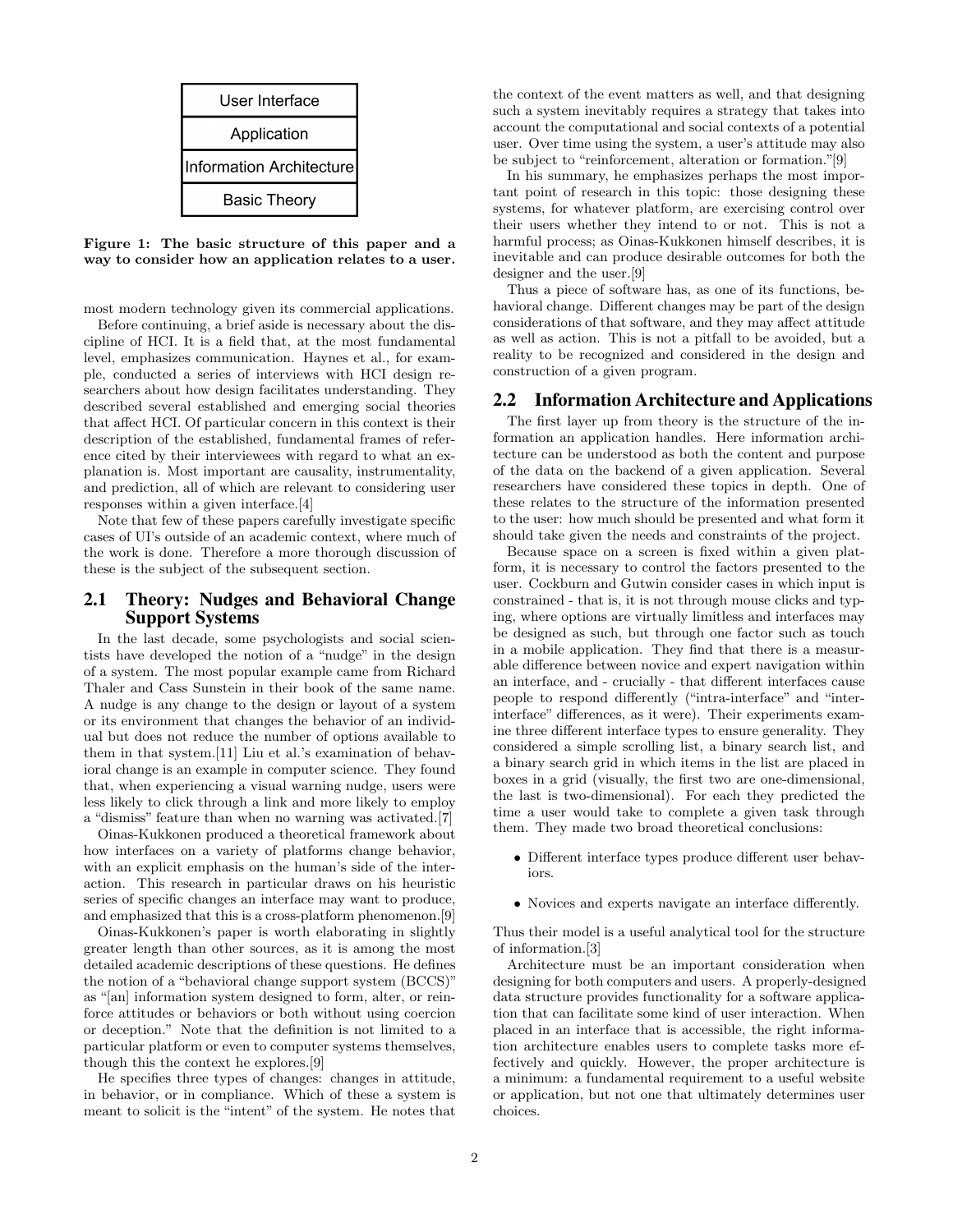# 2.3 Interface Design

The next layer of this topic is a brief overview of the design research from the private sector. This is because the incentive for companies to produce good UI's that enable their customers to interact with them creates a strong profit motive to invest in examining interfaces and people's reactions to them.

For example, the classic The Design of Everyday Things by Donald Norman approaches product design, digital and physical, from the perspective of usability. He emphasizes the responsibility of the designer, e.g., that "human error" is often a consequence of design flaws instead of clumsiness, that product designers have an obligation to minimize these problems rather than shifting blame to users. Early in the book he describes in some detail the effect of design on the psychology of the user.[8] His insights have in some respects filtered into the more general knowledge of people concerned with design, and it affected the type of research included here.

In interface design as well as in any science discipline, theory and intuition are not sufficient for complete understanding. Experiment is necessary, and for this reason the discipline of quality analysis (QA) and usability testing emerged. Over time designers have discovered the best protocols for carrying out such tests, and their benefits and challenges form the motivation for the software component of this research project.

The combined academic and popular research emphasize some common principles: ease of use, simplicity, and clarity. These design principles guide the general project. Further research will examine more carefully the details of particular features, but for current purposes this general review is sufficient.

#### 3. EXAMPLES

These three layers of the topic can be supplemented by a fourth, which is less academic but demonstrates the insights of computer science on some important use cases. We consider here the iOS design guidelines and how they instruct developers to think about users, and the social network Nextdoor's attempt to solve their site's racial profiling problem.

#### 3.1 iOS Design Guidelines

The hardware-software giant Apple Computer has occasionally published new guidelines for the design of UI'ss within applications. Originally they published them for their Macintosh desktop computer[2], but the most modern version concerns the design of software applications for their operating system iOS for iPhones, iPads, and other mobile devices.

Most sections of the iOS user experience guidelines contain tips about the proven approaches to making an application functional, easy to learn, and pleasant to use. The key themes, repeated throughout, include offering user feedback on actions that make a change to the application, being simple and consistent, and making responses to gestures as intuitive as possible.

While behavioral change is not explicitly described in the guidelines, many of them imply a consideration for impact on user behavior. Mostly, the guidelines hope designers will avoid such impacts, emphasizing that, as a rule, decisionmaking within a software application belong to the user. From this principle they derive such notions as letting a user cancel a decision, designing with consistency so users know what each of the options presented to them mean (another section is titled "WYSIWYG [What You See Is What You Get]"), and using suggestions rather than requirements to guide behavior. [1]

This is in keeping with the value of a user-centered experience, the running theme of the guidelines (and Apple's public relations). It is a call for simplicity, clarity, and user control. This value and the principles which follow from it also feature in the research literature: the findings of Kalnikaite et. al., who found that an overwhelming UI presenting too many options or indicators is excessive and slows users down.[5]

#### 3.2 Nextdoor

In general, design emphasizes users making a series of decisions quickly and effortlessly. Given millions of customers, shifts that change the behavior of even one percent of the customer base's purchasing decisions can substantially affect corporate incomes. However, speed and likelihood of transaction are by no means the only factor design affects.

Consider, for example, the case of Nextdoor, a social networking site for neighborhoods. They faced negative coverage when some users noticed that the platform hosted racial profiling: specifically, reports of threatening or suspicious behavior observed in a neighborhood overwhelmingly described suspects as "dark-skinned" or similar, and often included little or no additional information. Pushback threatened the reputation of the site and they sought to solve the problem.[10]

To solve the problem, they made posting such messages slower and more difficult rather than easier. A user posting a message that specified race (see Figure 2) were required to also fill out some subset of the other fields in the post. In this case, the appearance of their interface did not change, but it required the user to provide additional information. As Shanani explained for National Public radio, this is extremely uncommon for social media companies, who prefer to make posting as quick, easy, and effortless as possible.[10] (The iOS design guidelines also emphasize this principle in a section titled "Minimize the Effort Required for User In $put"[1]$ .

This approach is atypical for such tools, and it is notable in that it explicitly constraints user choice in a way that most interfaces do not. However, it is in keeping with other important design principles. The iOS guidelines, for example, emphasize feedback, and one function of Nextdoor's change was to provide feedback about a user's action. It is also a particularly strong instance of a recurring theme in design: because design decisions affect user decisions, they must be made consciously, and when systems do not work it is fundamentally the responsibility of the designer to improve their design. Information architecture as well as interface design must be carefully considered, their initial use tested, and their future results monitored to ensure that such mistakes are avoided or corrected.

# 4. SOFTWARE APPLICATION

#### 4.1 Usability Testing

Ultimately, examples and guidelines are not sufficient to determine the efficacy of a UI. This requires a usability test.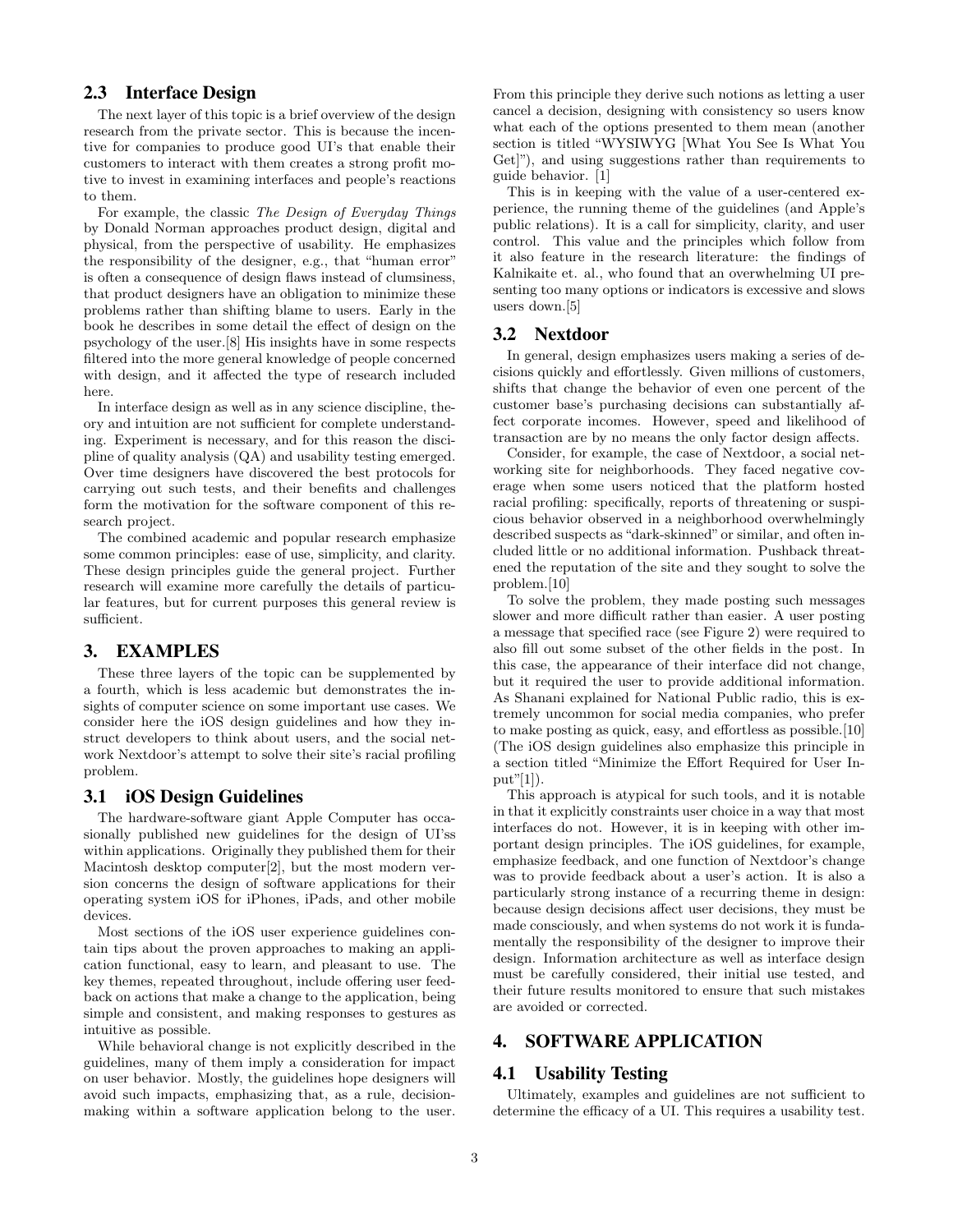|               | Describe a person                                                                                                                                                                                                                                                |                                                                                      |                                | $\times$ |
|---------------|------------------------------------------------------------------------------------------------------------------------------------------------------------------------------------------------------------------------------------------------------------------|--------------------------------------------------------------------------------------|--------------------------------|----------|
| alendar       | <b>ASK YOURSELF</b><br>What details can I add that will help distinguish this person from other similar<br>people?<br>Describe clothing from head to toe. Police say this is the most helpful<br>스<br>to neighbors (and helps avoid suspecting innocent people). |                                                                                      |                                |          |
| endations NEW |                                                                                                                                                                                                                                                                  | When race is included, you must include at least 2 of the highlighted fields. (Why?) |                                |          |
|               | Hair:                                                                                                                                                                                                                                                            | black                                                                                | 国                              |          |
| $_{\rm{BS}}$  | Top:                                                                                                                                                                                                                                                             | Shirt, jacket, color, style                                                          |                                |          |
| 59.           | Bottom:                                                                                                                                                                                                                                                          | Pants, skirt, color, style                                                           |                                |          |
|               | Shoes:                                                                                                                                                                                                                                                           | nike                                                                                 |                                |          |
|               | Now give the other basics                                                                                                                                                                                                                                        |                                                                                      |                                |          |
|               | Age:                                                                                                                                                                                                                                                             |                                                                                      |                                |          |
|               | Build:                                                                                                                                                                                                                                                           |                                                                                      |                                |          |
| ations        | Race:                                                                                                                                                                                                                                                            | latino                                                                               |                                |          |
| <b>D</b>      |                                                                                                                                                                                                                                                                  |                                                                                      | Add this person<br><b>Back</b> |          |

Figure 2: Screenshot from NPR. Note that, other than additional text, the interface is the same before and after the failed action.

In his concise popular book Rocket Surgery Made Easy, Krug described the idea and execution of a usability test. In broad strokes, the designer of an interface authors a test case, recruits several volunteers, hosts them in a single room, and observes them as they navigate. They ask questions, observe decisions, and take careful. The authors also set up the space and often provide refreshments.[6].

The procedures for such a test are well-defined and consistent, but in aggregate they are cumbersome and potentially expensive. A large company will dedicate funding to both time and money to do it, because they have a direct financial stake in its success. However, for an independent programmer lacking a large organization or an easily-mobilized social network, it may be impractical. Academics and developers at a smaller scale may prefer less friction in return for less specificity, particularly early in the development stages. The tool described in the following section is designed to fill that niche.

## 4.2 The Problem

The research supports the basic assumption of the software package currently in development: design of interfaces is of critical importance. This is true for the private sector for obvious reasons: increased click-through rates, more pleasant experiences, and greater command of user behavior are critical objectives to increasing the financial success of companies. However, it is of value in academia as well: academics in numerous disciplines wish to guide their students, research participants, and others to succeed in a given set of goals. Academics lack access to the often proprietary resources of the private sector. This is an even more acute problem for students and independent developers, who lack the resources for usability testing of any scale.

As stated, major firms have application programming interfaces (API's), internal guidelines, the credibility to organize testing and focus groups, and other advantages that those not employed by them do not enjoy. The application of the principles of human-computer interaction, thus, require extensive setup work. This can slow the progress of research. Furthermore, many academics outside computer science will find the maze of resources impenetrable without

dedicating substantial extra time to them.

This section describes a framework in which independent developers may do some basic, small-scale testing independent of their geographic and institutional constraints.

## 4.3 Motivations for the Chosen Approach

Technology increasingly disconnects work from geography and institutional constraints. Every academic now has access to the Internet and make frequent use of it in other contexts through a browser, making it an approachable technology for them. In many cases, at extremely local scales, simply referring to an extension, sending a little bit of information out via email, and waiting twenty-four hours to collect anonymized data may serve their purpose.

Software currently under design and early implementation can channel both the strengths and the constraints of being an independent developer and tester. Having demonstrated the significance of allowing developers to investigate interface design quickly and easily, parts of the project are straightforward to construct.

I propose a framework for conveniently choosing, displaying, and analyzing interface options for comparison, for use by smaller organizations, academics, and other developers not affiliated with major technology firms. For now, this will focus on speed, the feature most easily checked using built-in system features and accessible software.

It should be emphasized that this solution is not preferable to a full-scale usability test or A/B test. Given the proper resources, such tests are superior and can produce substantially greater insights. This project also focuses exclusively on compliance, to use Oinas-Kukkonen's language,[9] though as will be described later this software could easily examine behavior change as well. The vision for this project is to allow projects on an individual or small-group scale to be quickly and easily tested. As they scale, more robust tests will still be necessary.

### 4.4 Hardware

Developing this software requires minimal hardware. It will make use of the Earlham College Computer Science Department's Linux cluster computing system, as well as a local Apple MacBook Air laptop, to design and implement this tool. These computers include an apache web server and other system tools in the event that later stages of the project require custom web pages for testing. It also features the PostgreSQL database infrastructure in which this data will be stored (for more about this, please see the Software and Data Collection sections).

## 4.5 Software

The solution under development is a browser extension for Google Chrome. It will enable A/B testing on a small scale using open-source tools, programming languages most developers know or have been exposed to, and an accessible platform.

An extension was chosen for several reasons. Perhaps the most important is that designing and building them (relative to developing an entirely new, platform-agnostic application) is straightforward. Chrome (and Firefox) extensions have a robust API ecosystem and an active developer community.

Second, every computer user has web access and can easily download it, so such disparities as iOS/Android in mo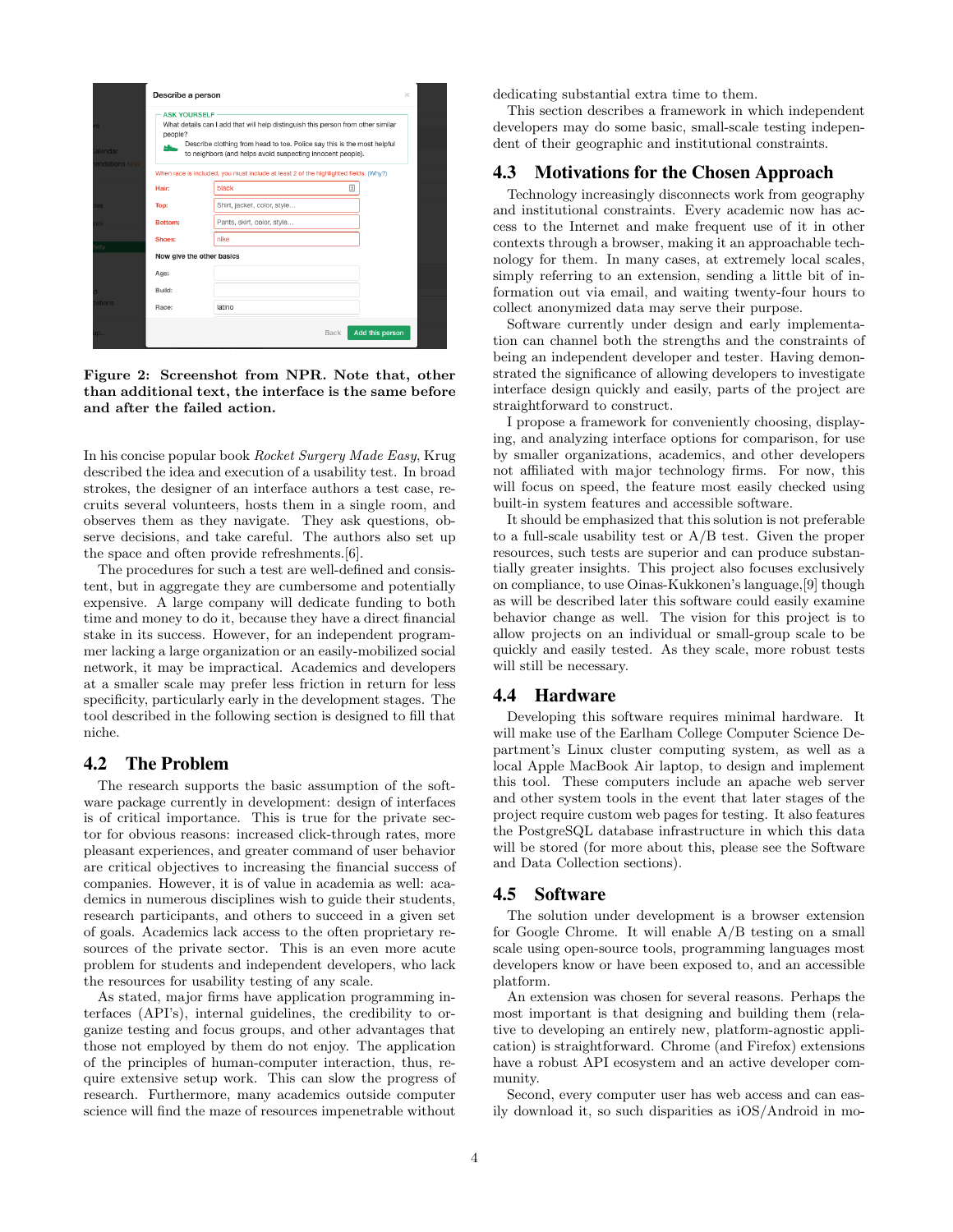bile applications do not apply. As a result, an extension is portable, easily deployed, and (upon completion) easily discovered by others.

Third, user behavior on the web is a ubiquitous case in both commerce and academia. Desktop web users are not the fastest-growing sector in consumer and commercial technology - mobile device users are - but the browser is still the mechanism through which many users access other people's content on a computer. Together, these benefits make this project simple and broadly useful.

The code is stored in a git repository in the Earlham Computer Science Department's GitLab account for version control. The details of the software are continually updated there, including sparse but clear documentation in the README.md file.

The extension has two modes. One is a small author-side tool containing two simple text boxes. The first asks for start URL's, the second for stop URL's. In later versions of the project, minimal metadata may also be collected (see Data Collection). Upon a click, the software would output a unique URL that can be shared. It will also store in the entry in a PostgreSQL database. See Figure 3.

The output URL would activate the user-side face (a user could also activate it by clicking the icon and choosing "User Mode" or similar). Upon being opened, the URL would randomly choose one of the input URL's provided by the author, send the user to that URL, and begin tracking user progress. Upon reaching one of the stop URL's, it would prompt the user to approve saving the data to the author's records.

This could then be exported for quick A/B testing of web features of either a large or small scale. Any data collected would be anonymized and stored in a CSV.

It will also employ a small PHP program which connects to a PostgreSQL database, run on the cluster computers, to store the small amounts of data necessary for the project. This is described below.



Figure 3: Flow diagram for the extension. Bold lines indicate that the action is taken by the extension.

# 5. RESULTS AND CURRENT STATE

The software as it currently exists is a base case, in which a test author provides two start URL's and one stop URL,

which are written to a text file. On activating the browser extension, a user is navigated to one of the suggested pages and should begin regular web interaction with the goal of reaching the stop URL. The extension begins a timer when the user starts the extension, ends it when they reach the stop site, and saves the information about that transaction to a new file. The code is publicly available on the Earlham CS Gitlab website.

Due to unforeseen complications in development, the project has not produced data that can be analyzed. However, on installing and running the extension, the time required to move from start to stop based on the pre-defined path is displayed.

Please see the Future Work section for details about the necessary improvements to the extension that must be built before it can be deployed for use.

## 5.1 Data Collection

This project may necessitate a request to the members of the class to examine the software in its base case, where it considers only a small set of start URL's and a single stop URL. They will go through the full process, including anonymous timing and data recording, as they each complete the process for this one circumstance. The anonymized data can then be analyzed using basic statistics to see which interface tended to be completed more quickly, if any.

When the project scales to in-world use, the data collection question must be answered in a way that preserves privacy, collects data in a minimally invasive way, and is transparent about how it stores the data without opening it up to security breaches.

# 6. CONCLUSION AND FUTURE WORK

#### 6.1 Progress of Human-Computer Interaction

Because of the financial interest in continued development in this area, research into how to use design to affect user behavior will likely continue. Small increases in click-through or purchase rates may translate into substantial added returns at scale, more than compensating for the labor cost of designing and upgrading the interface components of software stacks.

More generally, UI designers and developers have proven adept at adapting to new hardware and operating systems. Companies now employ developers for platforms well beyond the web, especially mobile devices running on Apple's iOS and Google's Android operating systems. The research presented here is general enough to guide choices in all of these contexts. The software, as described below, is substantially more limited but will remain useful as long as websites are a critical mode of interaction for the public with their companies.

#### 6.2 Future Software Development

The conception of the extension is this project is slightly different from its current configuration, in that it was meant to measure not completion rates but rates of user choices - e.g., given a set of starting URL's and a set of stopping URL's, which stopping URL does a user tend to land on? Ideally the start URL's will be different versions of a company's web tool and the URL's will be different webpages within the same site. This data could be collected with similar anonymization. Focusing the project on questions of